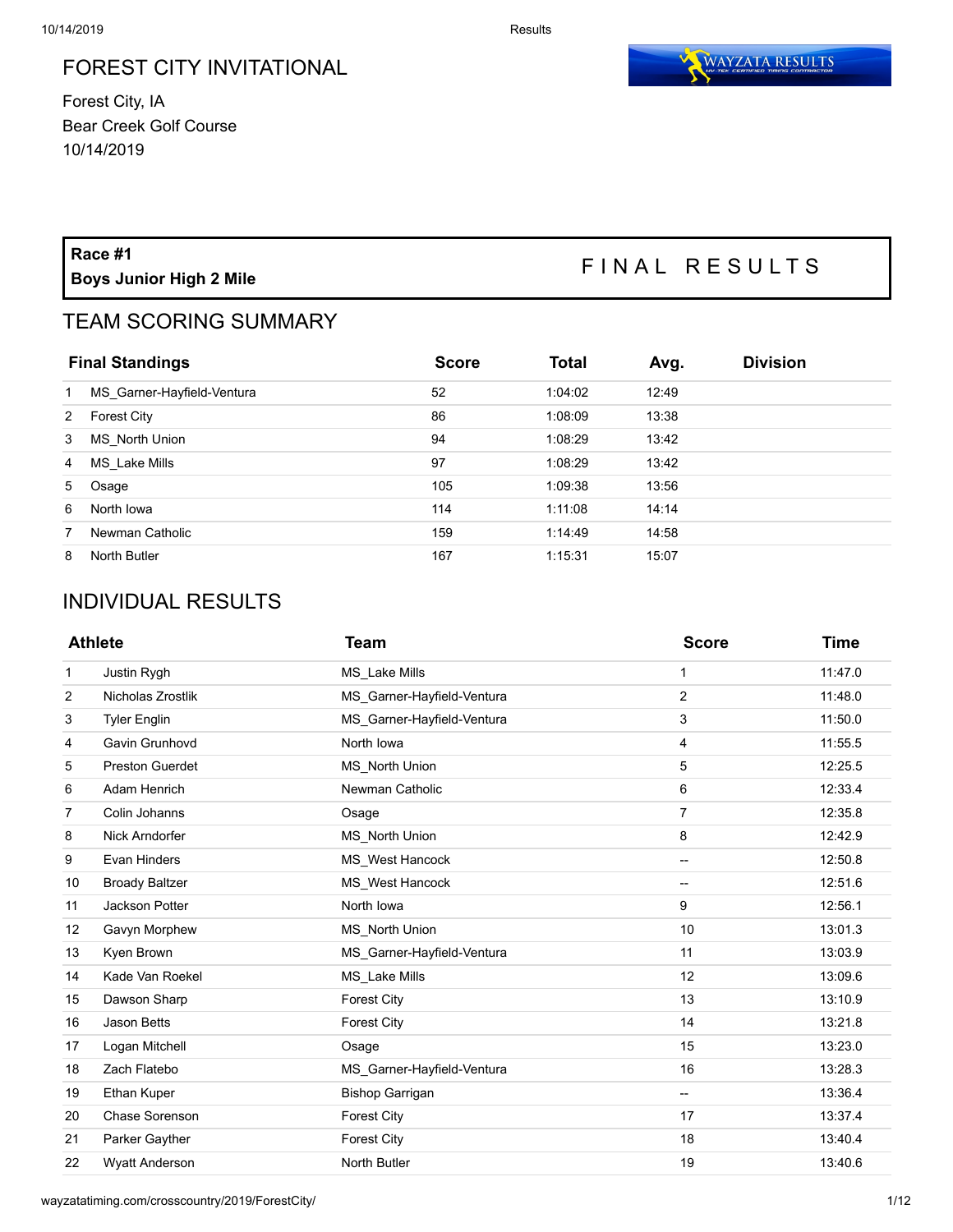| <b>Athlete</b> |                         | <b>Team</b>                | <b>Score</b>             | <b>Time</b> |
|----------------|-------------------------|----------------------------|--------------------------|-------------|
| 23             | Caleb Good              | MS_Garner-Hayfield-Ventura | 20                       | 13:51.2     |
| 24             | Aiden Hurley            | MS_Lake Mills              | 21                       | 13:58.1     |
| 25             | <b>Blayke North</b>     | MS_Garner-Hayfield-Ventura | 22                       | 14:16.1     |
| 26             | Zane Hawe               | MS_Garner-Hayfield-Ventura | 23                       | 14:17.5     |
| 27             | Josh Kawalek            | <b>Forest City</b>         | 24                       | 14:18.8     |
| 28             | Andrew Aponte           | Osage                      | 25                       | 14:20.6     |
| 29             | Landon Christensen      | Osage                      | 26                       | 14:21.3     |
| 30             | Lucas Oldenkamp         | North Iowa                 | 27                       | 14:21.9     |
| 31             | <b>Brendan Price</b>    | North Iowa                 | 28                       | 14:23.2     |
| 32             | Aaron Kelly             | MS_Lake Mills              | 29                       | 14:36.1     |
| 33             | Owen Swygman            | North Butler               | 30                       | 14:36.3     |
| 34             | Alex Almelien           | North Butler               | 31                       | 14:37.6     |
| 35             | Zephyr Jamtgaard        | MS_West Hancock            | $\overline{\phantom{a}}$ | 14:53.5     |
| 36             | Jack Hanke              | Osage                      | 32                       | 14:57.3     |
| 37             | Noah O'Connell          | Newman Catholic            | 33                       | 14:58.0     |
| 38             | <b>Bryce Eden</b>       | MS_Lake Mills              | 34                       | 14:58.4     |
| 39             | <b>Ethan Boots</b>      | <b>Belmond Klemme</b>      | $\overline{\phantom{a}}$ | 14:59.0     |
| 40             | Virgil Kirkegaard       | MS North Union             | 35                       | 15:00.3     |
| 41             | <b>Landon Price</b>     | MS_North Union             | 36                       | 15:18.4     |
| 42             | <b>Treyton Elwood</b>   | Newman Catholic            | 37                       | 15:19.0     |
| 43             | Sam Steidl              | Newman Catholic            | 38                       | 15:20.2     |
| 44             | Dylan Meyer             | <b>Forest City</b>         | 39                       | 15:28.2     |
| 45             | Alejandro Vazquez       | MS_Lake Mills              | 40                       | 15:39.4     |
| 46             | <b>Colin Miller</b>     | Osage                      | 41                       | 16:12.3     |
| 47             | Cale King               | Osage                      | 42                       | 16:14.1     |
| 48             | <b>Caleb Rewerts</b>    | North Butler               | 43                       | 16:15.1     |
| 49             | Drake Nielsen           | North Butler               | 44                       | 16:21.0     |
| 50             | Zander McLamore         | <b>Belmond Klemme</b>      | --                       | 16:25.2     |
| 51             | Andy Pape               | Newman Catholic            | 45                       | 16:37.8     |
| 52             | Nate Marshall           | MS_Garner-Hayfield-Ventura | --                       | 16:49.8     |
| 53             | <b>Bradly Laugen</b>    | North Iowa                 | 46                       | 17:31.3     |
| 54             | Nikolai Rodriguez       | MS_Garner-Hayfield-Ventura | ⊷                        | 17:33.5     |
| 55             | Caden Walders           | MS_North Union             | 47                       | 17:34.5     |
| 56             | Luke Lamb               | MS_Garner-Hayfield-Ventura | --                       | 17:36.0     |
| 57             | Stephan Howell          | MS_Lake Mills              | 48                       | 17:36.2     |
| 58             | Jamison Wolff           | MS_Lake Mills              | --                       | 17:39.0     |
| 59             | Michael McCloskey       | <b>Forest City</b>         | 49                       | 18:01.2     |
| 60             | <b>Garrett Sperry</b>   | Newman Catholic            | 50                       | 18:29.0     |
| 61             | <b>Riley Crowe</b>      | Osage                      | ⊷                        | 18:31.1     |
| 62             | Reign Krumwiede         | MS_West Hancock            | ÷                        | 18:31.3     |
| 63             | <b>Brayden Tucke</b>    | Osage                      | -−                       | 18:31.6     |
| 64             | Trey Johnson            | MS_Garner-Hayfield-Ventura | -−                       | 18:51.2     |
| 65             | Dontau Smith            | MS_Garner-Hayfield-Ventura | --                       | 19:17.9     |
| 66             | Ben Schutt              | Newman Catholic            | 51                       | 20:00.9     |
| 67             | Henry Mauser            | Osage                      | ⊷                        | 20:25.5     |
| 68             | <b>Roland Chartrand</b> | MS_Lake Mills              | ⊷                        | 23:31.8     |
| 69             | Kyler Grummitt          | North Butler               | 52                       | 26:06.4     |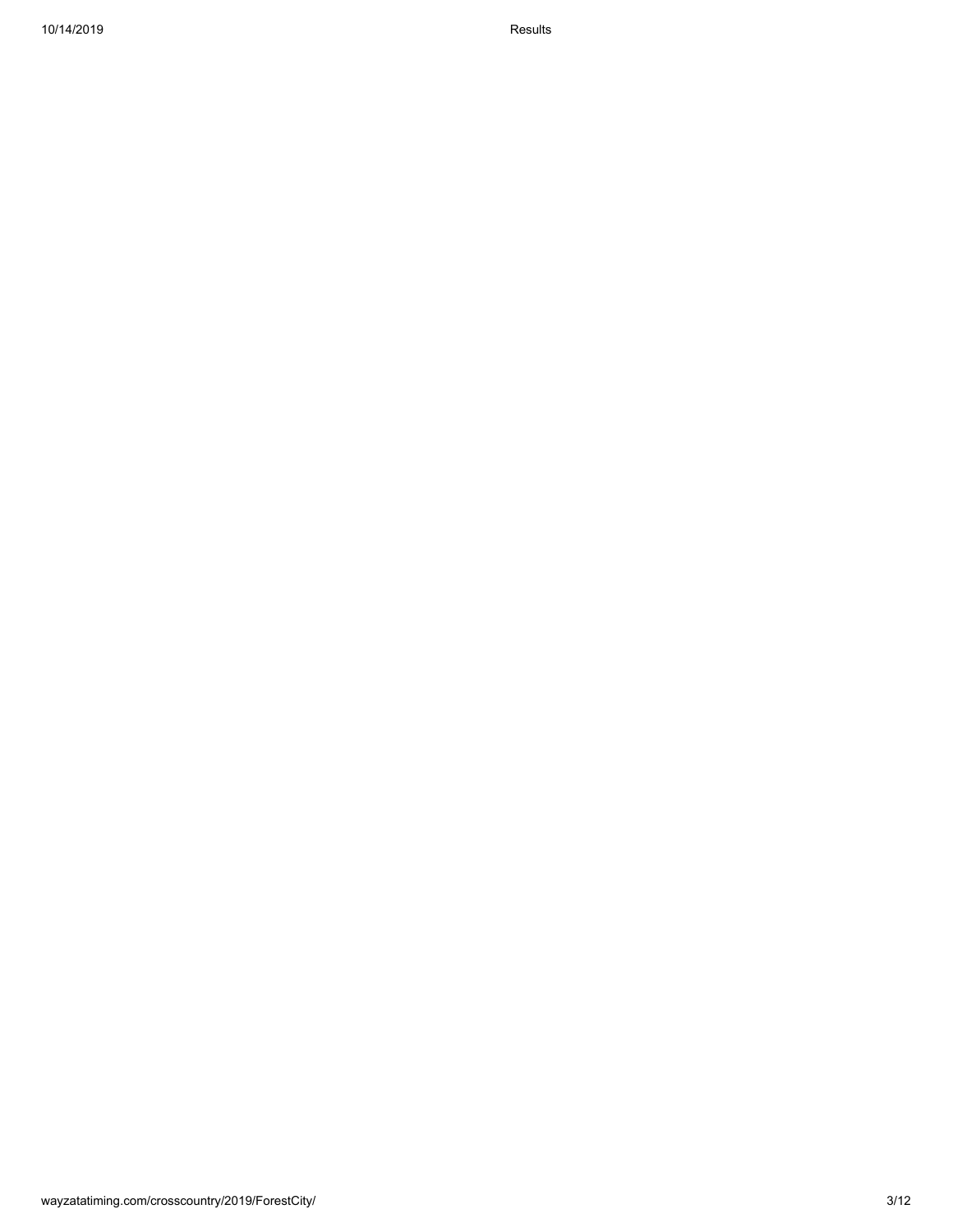# **Race #2**

## **Girls Junior High 2 Mile** FIN AL RESULTS

#### TEAM SCORING SUMMARY

| <b>Final Standings</b> |                 | <b>Score</b> | <b>Total</b> | Avq.  | <b>Division</b> |
|------------------------|-----------------|--------------|--------------|-------|-----------------|
|                        | Newman Catholic | 16           | 1:08:35      | 13:43 |                 |
| 2                      | MS North Union  | 51           | 1:18:01      | 15:37 |                 |
| 3                      | North Butler    | 75           | 1:32:40      | 18:32 |                 |

### INDIVIDUAL RESULTS

| <b>Athlete</b> |                       | <b>Team</b>                | <b>Score</b>             | <b>Time</b> |
|----------------|-----------------------|----------------------------|--------------------------|-------------|
| 1              | <b>Tessa Fuentes</b>  | MS Garner-Hayfield-Ventura | --                       | 12:51.2     |
| 2              | Aspen Cole            | Newman Catholic            | $\mathbf{1}$             | 13:03.7     |
| 3              | Anna Stene            | MS_Lake Mills              | --                       | 13:04.8     |
| 4              | Janae Hansen          | Newman Catholic            | 2                        | 13:23.0     |
| 5              | Megan Ocel            | Northwood-Kensett          | --                       | 13:35.6     |
| 6              | Sienna Weiland        | MS_West Hancock            | --                       | 13:43.0     |
| 7              | Kenna Hemann          | Newman Catholic            | 3                        | 13:44.2     |
| 8              | Ella Petree           | Newman Catholic            | 4                        | 13:47.2     |
| 9              | Miriam Beenken        | North Iowa                 | --                       | 13:47.5     |
| 10             | Hailey Hanson         | MS_Garner-Hayfield-Ventura | --                       | 13:47.7     |
| 11             | Aeryn Anderson        | North Butler               | 5                        | 14:22.6     |
| 12             | <b>Mallory Leerar</b> | MS West Hancock            | --                       | 14:23.7     |
| 13             | Amelia Collins        | MS_West Hancock            | $\overline{\phantom{a}}$ | 14:24.1     |
| 14             | <b>Emilie Weaver</b>  | <b>Forest City</b>         | --                       | 14:25.3     |
| 15             | Jayce Weiner          | Newman Catholic            | 6                        | 14:36.2     |
| 16             | Aisha Jobe            | North Iowa                 | --                       | 14:40.2     |
| 17             | Allyson Nelson        | MS_North Union             | $\overline{7}$           | 14:40.8     |
| 18             | Katelyn Knoll         | MS_Garner-Hayfield-Ventura | $\overline{a}$           | 14:42.2     |
| 19             | Jacey Welbig          | <b>MS</b> North Union      | 8                        | 14:57.1     |
| 20             | Eleanor Alonzo        | Osage                      | --                       | 15:02.8     |
| 21             | Macy Thorson          | Northwood-Kensett          | --                       | 15:08.8     |
| 22             | Sydney Andersen       | Newman Catholic            | 9                        | 15:10.9     |
| 23             | Grace Hehr            | Newman Catholic            | 10                       | 15:13.5     |
| 24             | Madi Hoyer            | MS_North Union             | 11                       | 15:25.8     |
| 25             | Haley Heinselman      | Newman Catholic            | --                       | 15:31.9     |
| 26             | Megan Neimeyer        | Osage                      | $\overline{\phantom{a}}$ | 15:56.5     |
| 27             | Ava Hennessey         | Osage                      | $\overline{\phantom{a}}$ | 15:59.2     |
| 28             | Ava Pearl Reams       | Osage                      | --                       | 16:01.1     |
| 29             | Harley Tobin??        | <b>MS</b> North Union      | 12                       | 16:14.7     |
| 30             | Monwella Stoeckel     | <b>MS</b> North Union      | 13                       | 16:41.9     |
| 31             | Jessica Larson        | MS_Garner-Hayfield-Ventura | --                       | 16:42.1     |
| 32             | Madeline Clendenen    | MS West Hancock            | --                       | 16:42.2     |
| 33             | <b>Hailey Waller</b>  | <b>MS</b> North Union      | 14                       | 16:46.8     |
| 34             | Natasha Johnson       | <b>Belmond Klemme</b>      | $\overline{\phantom{a}}$ | 16:47.0     |

wayzatatiming.com/crosscountry/2019/ForestCity/ 4/12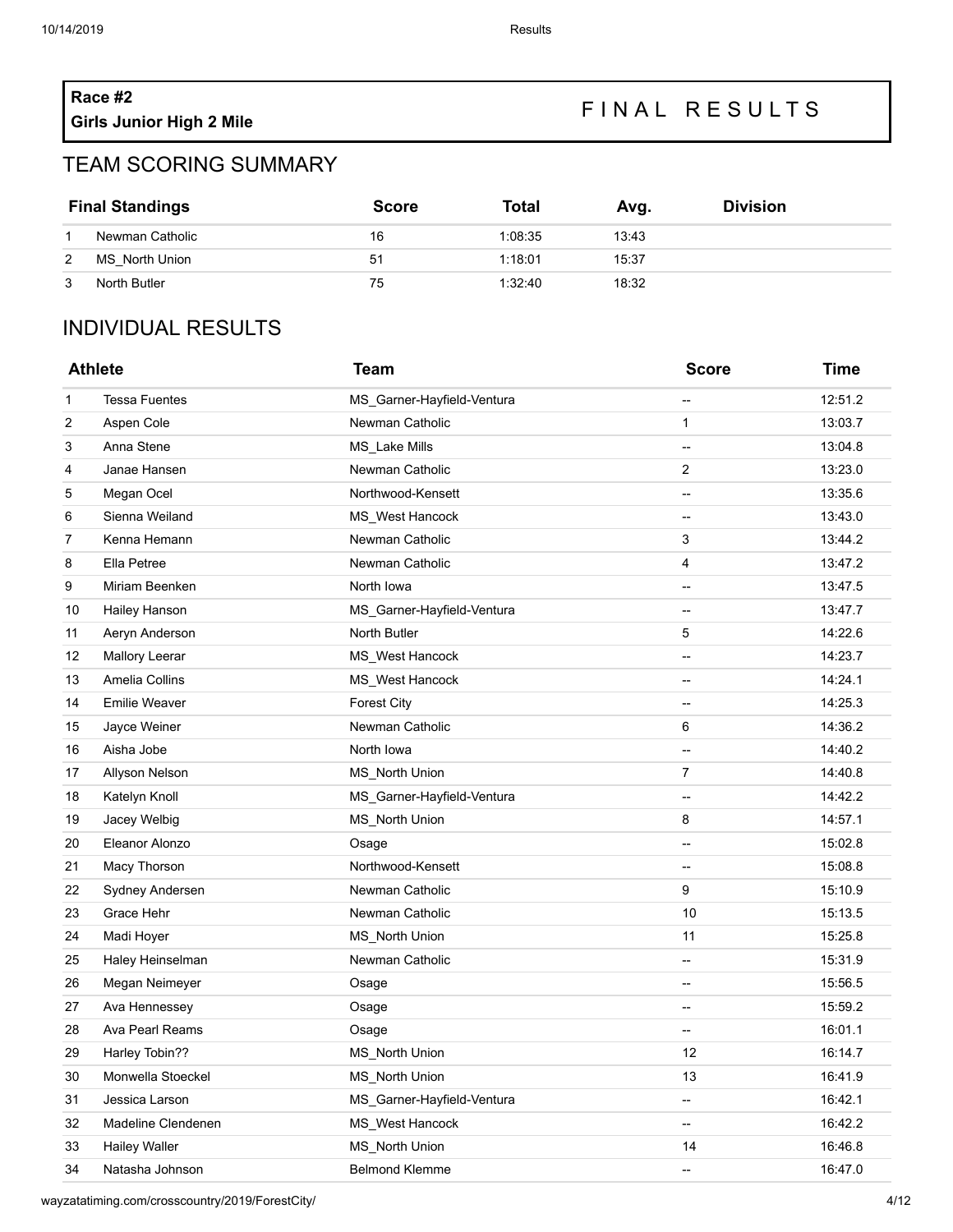| <b>Athlete</b> |                          | Team                  | <b>Score</b>             | Time    |  |
|----------------|--------------------------|-----------------------|--------------------------|---------|--|
| 35             | <b>Elise Wirtjes</b>     | <b>Forest City</b>    | $\overline{\phantom{a}}$ | 16:50.9 |  |
| 36             | <b>Elizabeth Baesler</b> | <b>Forest City</b>    | $\overline{\phantom{a}}$ | 16:54.6 |  |
| 37             | Dakota Villareal         | MS North Union        | 15                       | 16:58.7 |  |
| 38             | Jennifer Carranza        | MS_North Union        | $\overline{\phantom{a}}$ | 17:22.3 |  |
| 39             | Chloe Hobscheidt         | <b>Belmond Klemme</b> | $\overline{\phantom{a}}$ | 17:32.4 |  |
| 40             | Leah Hudson              | North Butler          | 16                       | 18:10.9 |  |
| 41             | Anna Holm                | North Butler          | 17                       | 18:16.8 |  |
| 42             | Elizabeth McPherson      | North Butler          | 18                       | 18:17.3 |  |
| 43             | Kallie Gibbons           | Newman Catholic       | $\overline{\phantom{a}}$ | 18:42.7 |  |
| 44             | <b>Angely Cirfuentes</b> | MS_North Union        | $\overline{\phantom{a}}$ | 18:44.9 |  |
| 45             | Lucia Hadacek            | Newman Catholic       | $\overline{\phantom{a}}$ | 19:17.8 |  |
| 46             | Michaela Carranza        | MS North Union        | --                       | 19:31.5 |  |
| 47             | <b>Shelby Potratz</b>    | MS North Union        | --                       | 19:49.7 |  |
| 48             | Zoey Asche               | MS_North Union        | --                       | 19:50.6 |  |
| 49             | <b>Courtney Douglas</b>  | MS_North Union        | $\overline{\phantom{a}}$ | 20:25.3 |  |
| 50             | Emma Kirkegaard          | MS_North Union        | $\overline{\phantom{a}}$ | 20:39.1 |  |
| 51             | Jordyn Picht             | Newman Catholic       | --                       | 21:53.9 |  |
| 52             | Ava Wiegmann             | <b>North Butler</b>   | 19                       | 23:31.9 |  |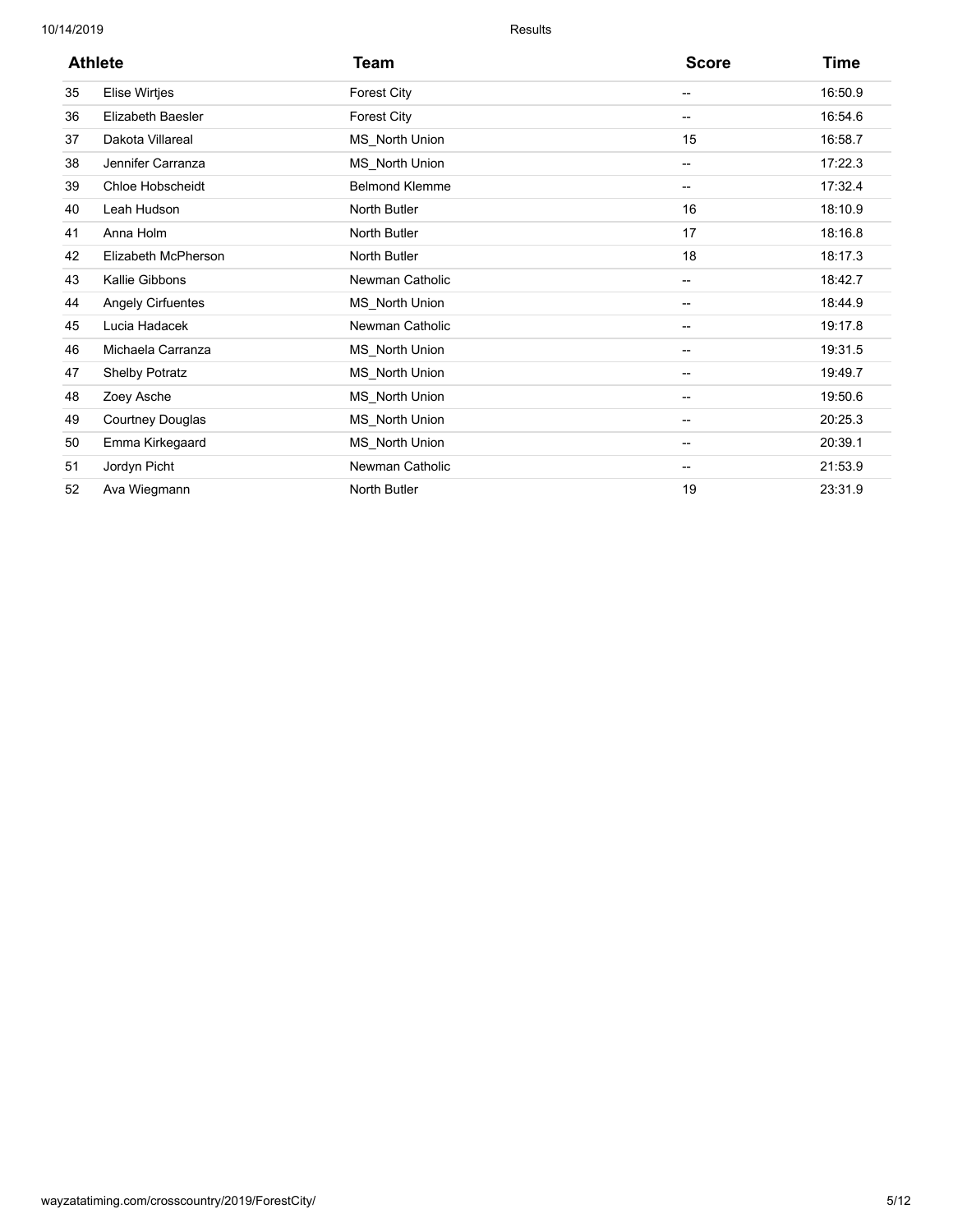# **Race #3**

## **Girls 5000M** <sup>F</sup> <sup>I</sup> <sup>N</sup> <sup>A</sup> <sup>L</sup> <sup>R</sup> <sup>E</sup> <sup>S</sup> <sup>U</sup> <sup>L</sup> <sup>T</sup> <sup>S</sup>

#### TEAM SCORING SUMMARY

| <b>Final Standings</b> |                         | <b>Score</b> | <b>Total</b> | Avg.  | <b>Division</b> |
|------------------------|-------------------------|--------------|--------------|-------|-----------------|
| 1                      | Newman Catholic         | 40           | 1:50:37      | 22:08 |                 |
| 2                      | <b>Forest City</b>      | 82           | 1:55:44      | 23:09 |                 |
| 3                      | Osage                   | 87           | 1:56:45      | 23:21 |                 |
| 4                      | St. Ansgar              | 91           | 1:56:28      | 23:18 |                 |
| 5                      | West Hancock            | 132          | 2:02:00      | 24:24 |                 |
| 6                      | Garner-Hayfield-Ventura | 141          | 2:01:15      | 24:15 |                 |
| 7                      | North Union             | 149          | 2:04:23      | 24:53 |                 |
| 8                      | <b>Belmond Klemme</b>   | 190          | 2:09:00      | 25:48 |                 |

### INDIVIDUAL RESULTS

| <b>Athlete</b> |                          | <b>Team</b>             | <b>Score</b>             | <b>Time</b> |
|----------------|--------------------------|-------------------------|--------------------------|-------------|
| 1              | Abby Christians          | Garner-Hayfield-Ventura | 1                        | 19:22.5     |
| 2              | Lindsey Davidson         | Northwood-Kensett       | -−                       | 20:35.4     |
| 3              | Katelyn Johnston         | Osage                   | 2                        | 21:34.6     |
| 4              | <b>Lily Nelson</b>       | <b>Forest City</b>      | 3                        | 21:38.4     |
| 5              | Olivia Schissel          | Newman Catholic         | 4                        | 21:38.5     |
| 6              | Rachel Leerar            | West Hancock            | 5                        | 21:43.4     |
| $\overline{7}$ | Madison Klingenborg      | North Butler            | --                       | 21:55.2     |
| 8              | <b>Grace Gabriel</b>     | Newman Catholic         | 6                        | 21:57.4     |
| 9              | <b>Lilly Stockberger</b> | Newman Catholic         | $\overline{7}$           | 22:08.1     |
| 10             | <b>Emalee Warren</b>     | <b>Forest City</b>      | 8                        | 22:09.6     |
| 11             | Josie Fritz              | Newman Catholic         | 9                        | 22:10.7     |
| 12             | Kirsten Boerjan          | St. Ansgar              | 10                       | 22:20.5     |
| 13             | Megan Gooder             | St. Ansgar              | 11                       | 22:27.5     |
| 14             | Alexa Thyer              | Osage                   | 12                       | 22:31.5     |
| 15             | <b>Addy Witt</b>         | St. Ansgar              | 13                       | 22:32.2     |
| 16             | Chloe Nelson             | Newman Catholic         | 14                       | 22:42.5     |
| 17             | Zoey Thompson            | Newman Catholic         | 15                       | 22:42.7     |
| 18             | Anna Lehmann             | <b>Forest City</b>      | 16                       | 22:43.4     |
| 19             | Maggie McBride           | Newman Catholic         | 17                       | 22:43.9     |
| 20             | <b>Baileigh Berding</b>  | Newman Catholic         | $\overline{\phantom{0}}$ | 22:44.7     |
| 21             | Val Nelson               | Newman Catholic         | $\overline{\phantom{a}}$ | 23:00.9     |
| 22             | Ella Brown               | St. Ansgar              | 18                       | 23:11.2     |
| 23             | Clare Huisman            | Osage                   | 19                       | 23:25.0     |
| 24             | Lily Thompson            | Newman Catholic         | --                       | 23:35.3     |
| 25             | Danessa Brunner          | North Iowa              | --                       | 23:38.7     |
| 26             | Hannah Morphew           | North Union             | 20                       | 23:43.9     |
| 27             | Emma Weiner              | Newman Catholic         | --                       | 23:44.7     |
| 28             | Makayla Mostek           | Osage                   | 21                       | 23:57.6     |
| 29             | Hanna Sandvig            | North Union             | 22                       | 23:59.8     |

wayzatatiming.com/crosscountry/2019/ForestCity/ 6/12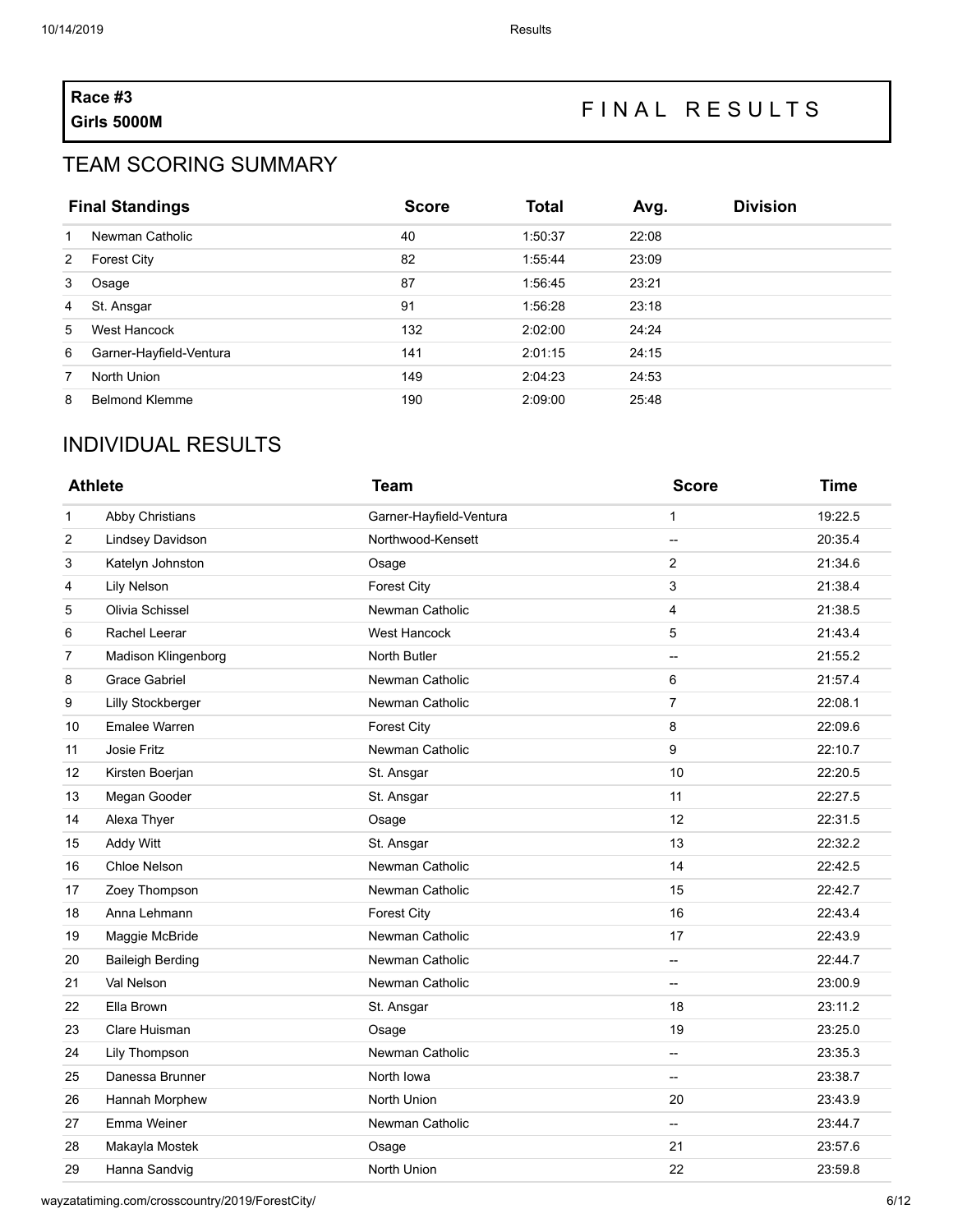| <b>Athlete</b> |                          | <b>Team</b>             | <b>Score</b> | <b>Time</b> |
|----------------|--------------------------|-------------------------|--------------|-------------|
| 30             | <b>Bailey Kollasch</b>   | <b>Bishop Garrigan</b>  | --           | 24:03.3     |
| 31             | Samantha Davis           | North Iowa              | --           | 24:11.5     |
| 32             | Mackenzie Wood           | West Hancock            | 23           | 24:11.6     |
| 33             | Lucy Schmidt             | Garner-Hayfield-Ventura | 24           | 24:16.9     |
| 34             | <b>Lilly Holtan</b>      | <b>Forest City</b>      | 25           | 24:24.9     |
| 35             | Mabelyn Aguilar          | <b>Belmond Klemme</b>   | 26           | 24:29.7     |
| 36             | Shea Sopher              | <b>Belmond Klemme</b>   | 27           | 24:38.8     |
| 37             | <b>Riley Hiscock</b>     | West Hancock            | 28           | 24:42.9     |
| 38             | Ava Bartolo              | <b>Bishop Garrigan</b>  | --           | 24:45.2     |
| 39             | Jordyn Cummins           | North Union             | 29           | 24:45.8     |
| 40             | Abby Wirtjes             | <b>Forest City</b>      | 30           | 24:47.4     |
| 41             | Bree Van Genderen        | North Butler            | --           | 24:48.5     |
| 42             | Carrigan Parcher         | <b>Rockford Senior</b>  | --           | 25:00.2     |
| 43             | Rachel Hill              | Northwood-Kensett       | --           | 25:05.7     |
| 44             | Madison Holtan           | Lake Mills              | --           | 25:08.1     |
| 45             | <b>Audrey Carrison</b>   | Garner-Hayfield-Ventura | 31           | 25:11.8     |
| 46             | Alexis Nelson            | <b>Forest City</b>      | 32           | 25:14.6     |
| 47             | Nasvy Cibrian            | Osage                   | 33           | 25:16.3     |
| 48             | <b>Natalie Shoars</b>    | Osage                   | 34           | 25:16.5     |
| 49             | Paige Kudej              | <b>West Hancock</b>     | 35           | 25:16.6     |
| 50             | Hannah Lunning           | <b>Forest City</b>      | 36           | 25:27.8     |
| 51             | Kailah Thompson          | Newman Catholic         | --           | 25:40.8     |
| 52             | Elizabeth Beenken        | North Iowa              | --           | 25:42.2     |
| 53             | <b>Elizebeth Hinders</b> | Osage                   | 37           | 25:50.9     |
| 54             | Cassie Beadle            | North Union             | 38           | 25:55.5     |
| 55             | Khari Young              | St. Ansgar              | 39           | 25:56.7     |
| 56             | Sam Nielsen              | North Union             | 40           | 25:57.6     |
| 57             | Zoey VonBank             | <b>Bishop Garrigan</b>  | --           | 26:00.0     |
| 58             | Anahi Calles             | West Hancock            | 41           | 26:05.7     |
| 59             | Rachel Bierle            | Garner-Hayfield-Ventura | 42           | 26:09.3     |
| 60             | Lorna Whelan             | Garner-Hayfield-Ventura | 43           | 26:13.8     |
| 61             | <b>Molly Hartwig</b>     | <b>Belmond Klemme</b>   | 44           | 26:15.2     |
| 62             | Anna Wirtjes             | <b>Forest City</b>      | н.           | 26:15.8     |
| 63             | Morgan Krein             | Garner-Hayfield-Ventura | 45           | 26:36.3     |
| 64             | Amanda Thilges           | <b>Bishop Garrigan</b>  | --           | 26:36.5     |
| 65             | <b>Piper Schlichting</b> | <b>Belmond Klemme</b>   | 46           | 26:40.8     |
| 66             | Sarah Lunning            | <b>Forest City</b>      | --           | 26:44.5     |
| 67             | Ann Shafer               | North Butler            | --           | 26:50.6     |
| 68             | Dora Bobadilla           | <b>Belmond Klemme</b>   | 47           | 26:54.8     |
| 69             | Grace Rosin              | West Hancock            | 48           | 27:05.1     |
| 70             | Val Torres               | <b>Belmond Klemme</b>   | 49           | 27:29.4     |
| 71             | Megan Scholl             | Newman Catholic         | н.           | 27:51.5     |
| 72             | <b>Isabelle Rosin</b>    | West Hancock            | 50           | 28:06.3     |
| 73             | Elizabeth Boots          | <b>Belmond Klemme</b>   | 51           | 28:13.7     |
| 74             | Hayden Lang              | West Hancock            | --           | 28:34.7     |
| 75             | Dani Brua                | Lake Mills              | --           | 28:40.2     |
| 76             | Maria Vara               | <b>Belmond Klemme</b>   | --           | 28:41.0     |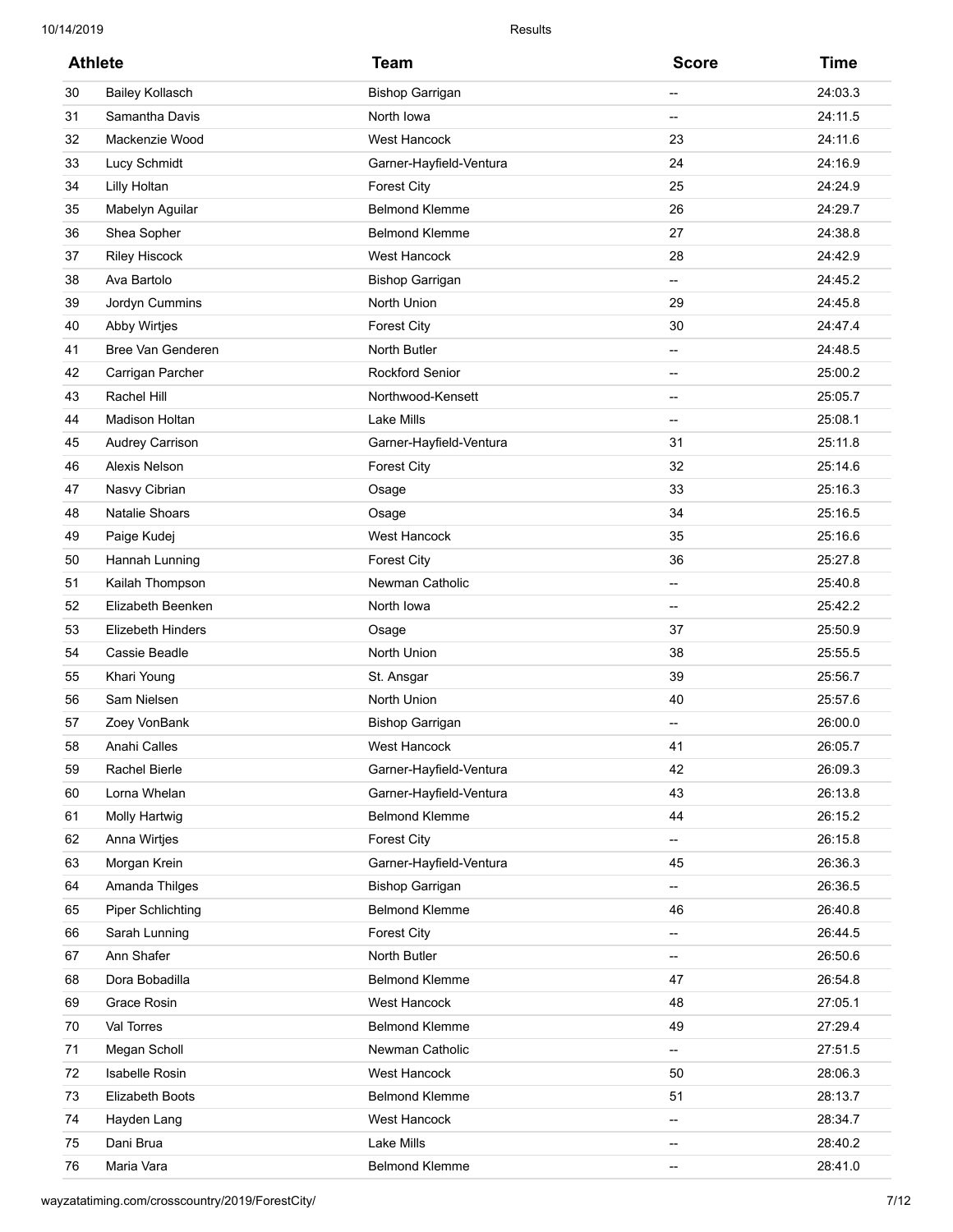| <b>Athlete</b> |                       | Team                    | <b>Score</b>             | <b>Time</b> |  |
|----------------|-----------------------|-------------------------|--------------------------|-------------|--|
| 77             | Howke Shelby          | Garner-Hayfield-Ventura | 52                       | 28:44.4     |  |
| 78             | Clara Dow             | <b>Rockford Senior</b>  | --                       | 29:31.9     |  |
| 79             | Basia Kobisz          | Forest City             | $\overline{\phantom{a}}$ | 29:41.5     |  |
| 80             | Taylor Wiegmann       | North Butler            | --                       | 29:44.8     |  |
| 81             | Samantha Tindall      | Northwood-Kensett       | $\overline{\phantom{a}}$ | 29:51.7     |  |
| 82             | Lauren Crawford       | <b>Belmond Klemme</b>   | $\hspace{0.05cm}$        | 30:27.2     |  |
| 83             | Sue Meier             | Osage                   | $\overline{\phantom{a}}$ | 30:37.8     |  |
| 84             | Morgan Francis        | <b>West Hancock</b>     | $\overline{\phantom{a}}$ | 30:42.5     |  |
| 85             | <b>Taylor Tendall</b> | Forest City             | $\overline{\phantom{a}}$ | 31:32.9     |  |
| 86             | Katheryn Lopez        | <b>Belmond Klemme</b>   | --                       | 31:46.2     |  |
| 87             | Emma Wagner           | Osage                   | --                       | 32:15.6     |  |
| 88             | Addie Buseman         | <b>Belmond Klemme</b>   | $\hspace{0.05cm}$        | 33:45.7     |  |
| 89             | Makayla Eagan         | Osage                   | --                       | 34:25.4     |  |
| 90             | <b>Mary Miller</b>    | Osage                   | --                       | 34:29.0     |  |
| 91             | Nevaeh Andersen       | Garner-Hayfield-Ventura | $\hspace{0.05cm}$        | 37:03.6     |  |
| 92             | Kenadie Lau           | Garner-Hayfield-Ventura | --                       | 41:12.4     |  |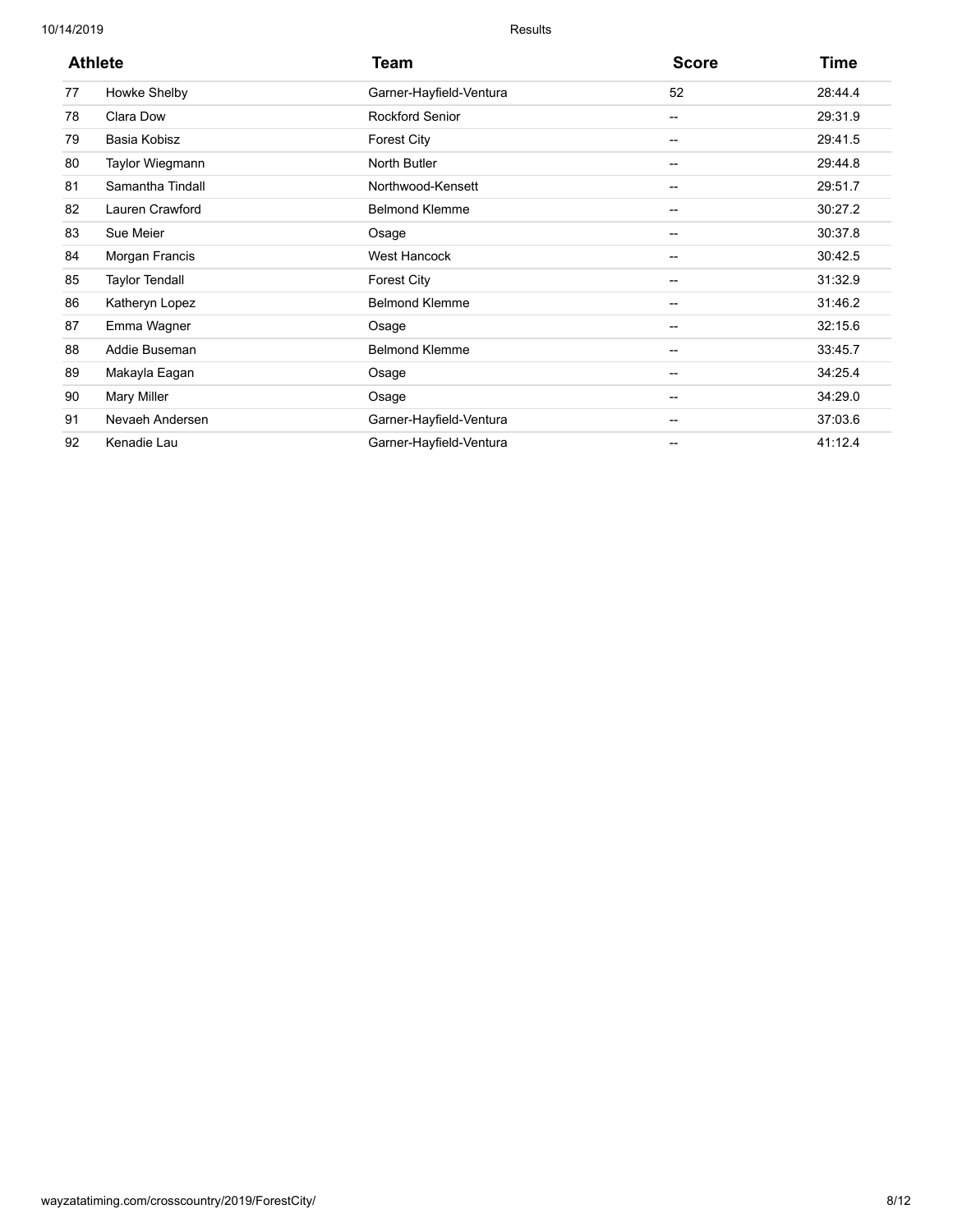# **Race #4**

## **Boys 5000M**<br>**Boys 5000M**

#### TEAM SCORING SUMMARY

|                | <b>Final Standings</b>  | <b>Score</b> | <b>Total</b> | Avg.  | <b>Division</b> |
|----------------|-------------------------|--------------|--------------|-------|-----------------|
| 1              | Newman Catholic         | 59           | 1:30:48      | 18:10 |                 |
| $\overline{2}$ | St. Ansgar              | 68           | 1:28:50      | 17:46 |                 |
| 3              | <b>Forest City</b>      | 91           | 1:31:49      | 18:22 |                 |
| $\overline{4}$ | Garner-Hayfield-Ventura | 96           | 1:32:27      | 18:30 |                 |
| 5              | North Butler            | 116          | 1:34:05      | 18:49 |                 |
| 6              | Osage                   | 170          | 1:37:49      | 19:34 |                 |
| $\overline{7}$ | <b>Bishop Garrigan</b>  | 174          | 1:38:37      | 19:44 |                 |
| 8              | Lake Mills              | 216          | 1:41:34      | 20:19 |                 |
| 9              | <b>Belmond Klemme</b>   | 242          | 1:44:06      | 20:50 |                 |
| 10             | North Union             | 247          | 1:45:20      | 21:04 |                 |
| 11             | West Hancock            | 287          | 1:48:34      | 21:43 |                 |
| 12             | North Iowa              | 338          | 1:56:57      | 23:24 |                 |

### INDIVIDUAL RESULTS

| <b>Athlete</b> |                      | Team                    | <b>Score</b>             | <b>Time</b> |
|----------------|----------------------|-------------------------|--------------------------|-------------|
| 1              | Seth Hershey         | St. Ansgar              | 1                        | 16:32.3     |
| 2              | <b>Riley Witt</b>    | St. Ansgar              | $\overline{c}$           | 16:37.0     |
| 3              | Caleb Sledd          | Osage                   | 3                        | 17:03.8     |
| 4              | Jake Hejlik          | Garner-Hayfield-Ventura | 4                        | 17:21.6     |
| 5              | Joey Hovinga         | <b>Forest City</b>      | 5                        | 17:29.2     |
| 6              | Colby Wilkerson      | <b>North Butler</b>     | 6                        | 17:43.0     |
| 7              | <b>Braden Petree</b> | Newman Catholic         | $\overline{7}$           | 17:43.1     |
| 8              | Joey Ringo           | Newman Catholic         | 8                        | 18:07.3     |
| 9              | Ryan Kelly           | Newman Catholic         | 9                        | 18:07.8     |
| 10             | Caleb Buffington     | <b>Forest City</b>      | 10                       | 18:09.0     |
| 11             | <b>Blake Lynch</b>   | Garner-Hayfield-Ventura | 11                       | 18:10.2     |
| 12             | Joseph Meis          | <b>Bishop Garrigan</b>  | 12                       | 18:15.4     |
| 13             | Quinn Swift          | <b>Bishop Garrigan</b>  | 13                       | 18:16.2     |
| 14             | Nathan Hannemann     | Northwood-Kensett       | $\overline{\phantom{a}}$ | 18:17.7     |
| 15             | Caleb Albert         | <b>Lake Mills</b>       | 14                       | 18:18.6     |
| 16             | Eric Brehmer         | <b>North Butler</b>     | 15                       | 18:20.3     |
| 17             | Eli Brinkley         | Newman Catholic         | 16                       | 18:22.6     |
| 18             | <b>Nick Schiltz</b>  | North Union             | 17                       | 18:24.3     |
| 19             | Cole Hansen          | St. Ansgar              | 18                       | 18:26.5     |
| 20             | Caden Rodning        | Newman Catholic         | 19                       | 18:27.0     |
| 21             | <b>Renner Caleb</b>  | Garner-Hayfield-Ventura | 20                       | 18:28.0     |
| 22             | Keagan Hennessey     | Osage                   | 21                       | 18:29.6     |
| 23             | John May             | St. Ansgar              | 22                       | 18:31.3     |
| 24             | Ryan Korthals        | <b>Forest City</b>      | 23                       | 18:32.6     |
| 25             | Alex Mata            | <b>Forest City</b>      | 24                       | 18:33.4     |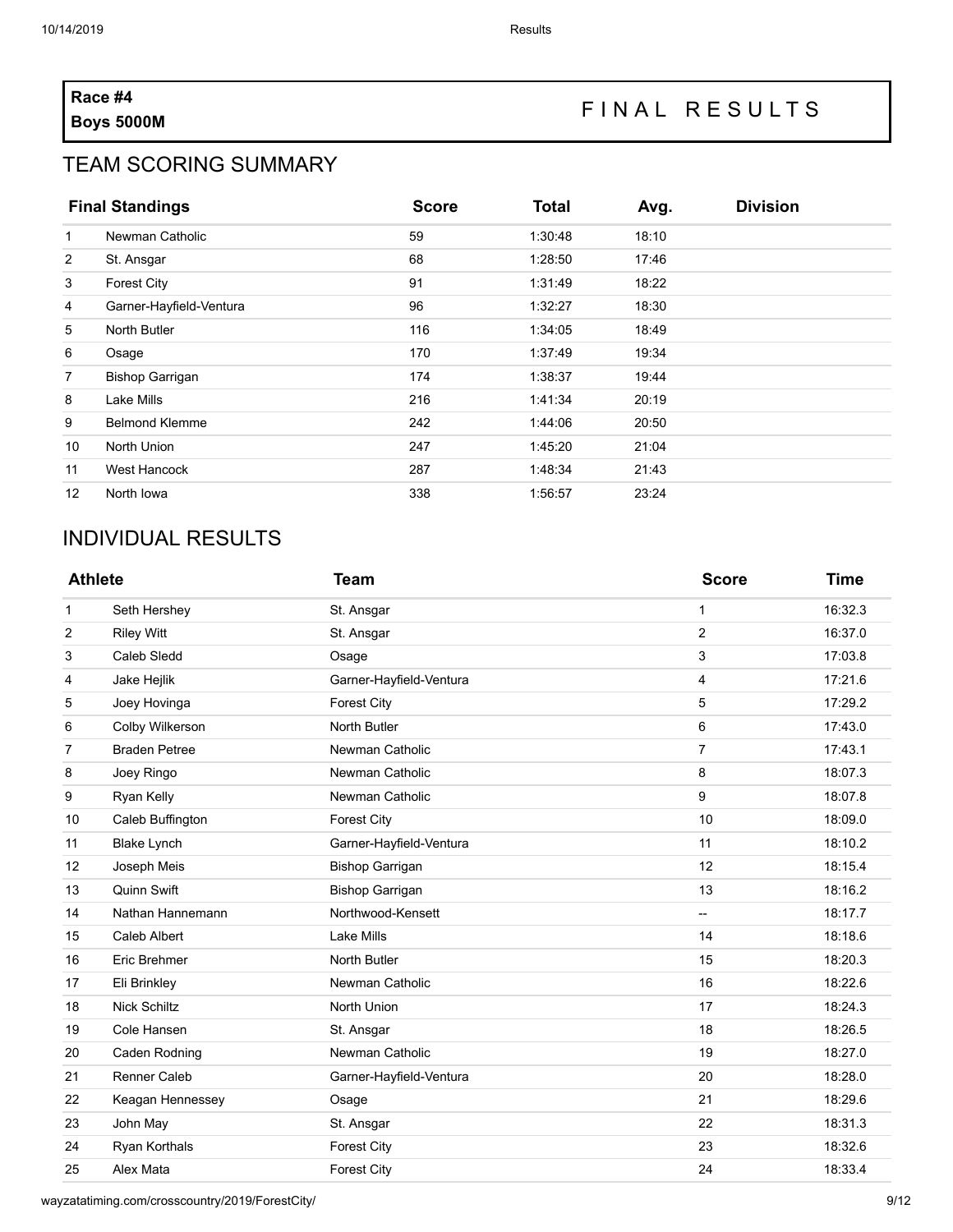| <b>Athlete</b> |                        | Team                    | <b>Score</b>             | <b>Time</b> |
|----------------|------------------------|-------------------------|--------------------------|-------------|
| 26             | <b>Braden Powers</b>   | St. Ansgar              | 25                       | 18:43.0     |
| 27             | Owen Almelien          | North Butler            | 26                       | 18:46.7     |
| 28             | Jacob Wolf             | Newman Catholic         | 27                       | 18:57.8     |
| 29             | Aiden Richardson       | Garner-Hayfield-Ventura | 28                       | 18:59.6     |
| 30             | Ethan Johnson          | <b>Forest City</b>      | 29                       | 19:04.9     |
| 31             | Zach Welton            | <b>Forest City</b>      | 30                       | 19:09.8     |
| 32             | <b>Michael Knock</b>   | North Butler            | 31                       | 19:12.7     |
| 33             | Parker Sharp           | <b>Forest City</b>      | 32                       | 19:16.4     |
| 34             | Drake Tiedemann        | Northwood-Kensett       | $\overline{\phantom{a}}$ | 19:21.7     |
| 35             | Hayden Moore           | Northwood-Kensett       | $\overline{\phantom{a}}$ | 19:25.0     |
| 36             | Kris Hammitt           | Garner-Hayfield-Ventura | 33                       | 19:27.8     |
| 37             | Elijah Weaver          | <b>Forest City</b>      | $\overline{\phantom{a}}$ | 19:28.4     |
| 38             | Collin Ford            | West Hancock            | 34                       | 19:34.9     |
| 39             | <b>Brandon Englin</b>  | Garner-Hayfield-Ventura | 35                       | 19:41.7     |
| 40             | <b>Matthew Henrich</b> | Newman Catholic         | 36                       | 19:43.3     |
| 41             | Makaio Hoch            | Northwood-Kensett       | $\overline{\phantom{a}}$ | 19:44.5     |
| 42             | <b>Isaac Swenson</b>   | <b>Belmond Klemme</b>   | 37                       | 19:45.3     |
| 43             | Avery Boos             | North Butler            | 38                       | 20:02.5     |
| 44             | Caden Sifert           | <b>Belmond Klemme</b>   | 39                       | 20:06.3     |
| 45             | Skyler Wright          | Osage                   | 40                       | 20:07.6     |
| 46             | <b>Trevor Kruse</b>    | North Union             | 41                       | 20:08.1     |
| 47             | <b>Brock Jensen</b>    | North Iowa              | 42                       | 20:08.6     |
| 48             | Ryan Wagner            | St. Ansgar              | 43                       | 20:10.4     |
| 49             | Aidan Johanson         | Lake Mills              | 44                       | 20:13.8     |
| 50             | <b>Isaac Sand</b>      | <b>Forest City</b>      | $\overline{\phantom{a}}$ | 20:16.1     |
| 51             | <b>Austin VonBank</b>  | <b>Bishop Garrigan</b>  | 45                       | 20:17.0     |
| 52             | Sam Childress          | Garner-Hayfield-Ventura | 46                       | 20:25.3     |
| 53             | Gage Madden            | North Union             | 47                       | 20:28.9     |
| 54             | Jesse Hare             | Forest City             | $\overline{\phantom{a}}$ | 20:32.7     |
| 55             | Ashton Sonberg         | Osage                   | 48                       | 20:33.6     |
| 56             | Gavin Swift            | <b>Bishop Garrigan</b>  | 49                       | 20:38.7     |
| 57             | Josiah Welch           | <b>Forest City</b>      | $\overline{\phantom{a}}$ | 20:40.3     |
| 58             | <b>Michael Burns</b>   | <b>Forest City</b>      | $\overline{\phantom{a}}$ | 20:43.9     |
| 59             | Logan Coady            | <b>Belmond Klemme</b>   | 50                       | 20:51.4     |
| 60             | Lucas Pistek           | Newman Catholic         | $\overline{\phantom{a}}$ | 20:53.5     |
| 61             | Parker Rogstad         | Lake Mills              | 51                       | 20:53.6     |
| 62             | Jason Brehmer          | North Butler            | 52                       | 20:54.9     |
| 63             | Ethan Sesker           | <b>Forest City</b>      | $\overline{\phantom{a}}$ | 20:55.7     |
| 64             | Gavin Lawson           | Lake Mills              | 53                       | 21:02.4     |
| 65             | Denton Kingland        | Lake Mills              | 54                       | 21:05.1     |
| 66             | Scylar Schulze         | Garner-Hayfield-Ventura | $\overline{\phantom{a}}$ | 21:07.1     |
| 67             | Jadyn Welch            | <b>Forest City</b>      | --                       | 21:07.9     |
| 68             | <b>Garrett Heller</b>  | Garner-Hayfield-Ventura | $\overline{\phantom{a}}$ | 21:09.6     |
| 69             | Joseph Bonstetter      | <b>Bishop Garrigan</b>  | 55                       | 21:09.7     |
| 70             | Alex Nolton            | <b>Forest City</b>      | $\overline{\phantom{a}}$ | 21:13.0     |
| 71             | Cohen Sifert           | <b>Belmond Klemme</b>   | 56                       | 21:17.9     |
| 72             | Will Heidemann         | <b>Forest City</b>      | --                       | 21:24.3     |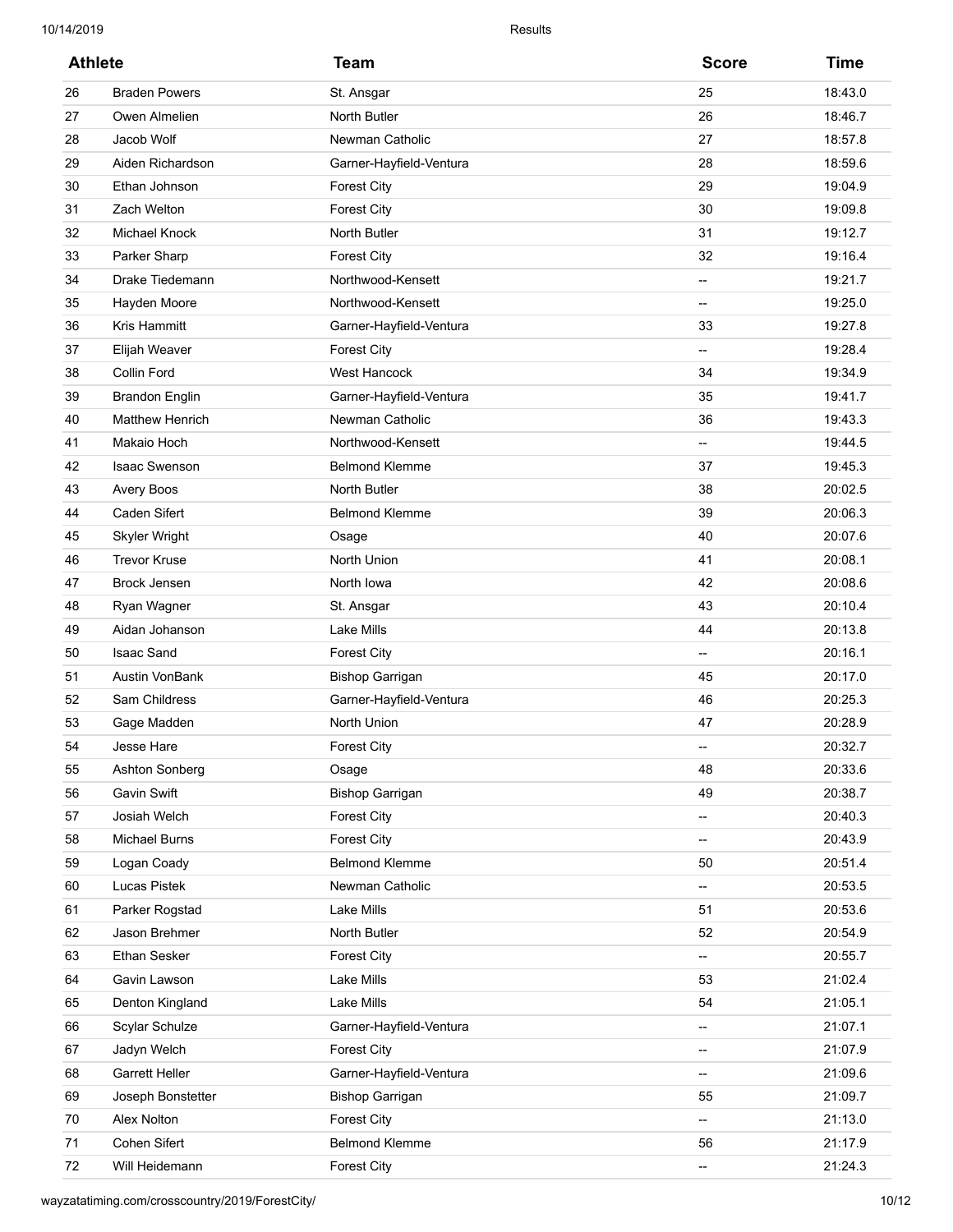| <b>Athlete</b> |                       | <b>Team</b>                         | <b>Score</b>             | <b>Time</b> |
|----------------|-----------------------|-------------------------------------|--------------------------|-------------|
| 73             | <b>Cael Wollner</b>   | Newman Catholic                     | $\overline{\phantom{a}}$ | 21:27.9     |
| 74             | Nate Moore            | West Hancock                        | 57                       | 21:33.4     |
| 75             | Mathew Johnson        | Osage                               | 58                       | 21:34.0     |
| 76             | <b>Brody Dirksen</b>  | <b>Forest City</b>                  | $\overline{\phantom{a}}$ | 21:36.4     |
| 77             | <b>Xander Darling</b> | <b>Bishop Garrigan</b>              | 59                       | 21:38.5     |
| 78             | <b>Braden Renner</b>  | Garner-Hayfield-Ventura             | $\overline{\phantom{a}}$ | 21:45.7     |
| 79             | Cody Hall             | <b>Forest City</b>                  | $\overline{\phantom{a}}$ | 21:51.0     |
| 80             | <b>Bryce Larson</b>   | <b>Rockford Senior</b>              | $\overline{\phantom{a}}$ | 21:54.6     |
| 81             | <b>Carter Jenkins</b> | <b>Forest City</b>                  | $\overline{\phantom{a}}$ | 21:58.5     |
| 82             | Andy Rivera           | <b>Belmond Klemme</b>               | 60                       | 22:04.4     |
| 83             | Ryan Andersen         | Newman Catholic                     | $\overline{\phantom{a}}$ | 22:05.6     |
| 84             | Alec Rodriguez        | Garner-Hayfield-Ventura             | $\overline{\phantom{a}}$ | 22:06.0     |
| 85             | Kasey Igou            | St. Ansgar                          | 61                       | 22:06.3     |
| 86             | Landon Kohler         | Newman Catholic                     | $\overline{\phantom{a}}$ | 22:07.3     |
| 87             | Drew Greenwood        | <b>Forest City</b>                  | $\overline{\phantom{a}}$ | 22:07.5     |
| 88             | <b>Tyler Clouse</b>   | <b>Forest City</b>                  | $\overline{\phantom{a}}$ | 22:10.9     |
| 89             | Cooper Eden           | <b>West Hancock</b>                 | 62                       | 22:11.0     |
| 90             | <b>Tyler Nolton</b>   | <b>Forest City</b>                  | $\overline{\phantom{a}}$ | 22:15.8     |
| 91             | Hayden Brua           | <b>Lake Mills</b>                   | 63                       | 22:16.3     |
| 92             | Alex Solomonson       | <b>Lake Mills</b>                   | 64                       | 22:17.0     |
| 93             | Cesar Lechuga         | <b>Forest City</b>                  | $\overline{\phantom{a}}$ | 22:19.4     |
| 94             | Jordan Upmeyer        | Garner-Hayfield-Ventura             | $\overline{\phantom{a}}$ | 22:20.6     |
| 95             | Gage Juhl             | <b>Forest City</b>                  | $\overline{\phantom{a}}$ | 22:21.4     |
| 96             | <b>Riley Hanson</b>   | <b>West Hancock</b>                 | 65                       | 22:26.6     |
| 97             | <b>Yanvier Torres</b> | <b>Forest City</b>                  | $\overline{\phantom{a}}$ | 22:30.1     |
| 98             | Lucas Martzann        | North Butler                        | 66                       | 22:32.5     |
| 99             | Andrew Beenken        | North Iowa                          | 67                       | 22:34.8     |
| 100            | Jon Andersen          | Newman Catholic                     | $\overline{\phantom{0}}$ | 22:42.0     |
| 101            | Gage Lawson           | North Iowa                          | 68                       | 22:46.7     |
| 102            | Ty Piper              | West Hancock                        | 69                       | 22:48.1     |
| 103            | <b>Chase Cummins</b>  | North Union                         | 70                       | 22:49.9     |
| 104            | Alex Wessels          | <b>Belmond Klemme</b>               | 71                       | 23:16.7     |
| 105            | Adam Owens            | <b>Forest City</b>                  | --                       | 23:17.3     |
| 106            | Shawn Odegaard        | North Union                         | 72                       | 23:28.6     |
| 107            | Sean Mathers          | North Butler                        | --                       | 23:34.4     |
| 108            | Jarrett Huebsch       | Osage                               | 73                       | 23:37.4     |
| 109            | Cory Marth            | Rockford Senior                     | --                       | 23:37.4     |
| 110            | David Griffith        | Graettinger-Terril-Ruthven-Ayrshire | $\overline{\phantom{a}}$ | 23:45.1     |
| 111            | Carson Nasstrom       | Osage                               | 74                       | 23:51.1     |
| 112            | Ben Strueber          | North Union                         | 75                       | 23:53.2     |
| 113            | Leo Klapperich        | Osage                               | --                       | 23:59.6     |
| 114            | Saben Meraz           | <b>Bishop Garrigan</b>              | 76                       | 24:10.0     |
| 115            | Chance Eden           | West Hancock                        | 77                       | 24:20.1     |
| 116            | Reese Wilhelm         | Lake Mills                          | --                       | 24:35.1     |
| 117            | Eli Steidl            | Newman Catholic                     | --                       | 24:36.4     |
| 118            | Derek Oberhelman      | <b>West Hancock</b>                 | 78                       | 24:42.4     |
| 119            | <b>Andrew Peters</b>  | North Butler                        | --                       | 24:43.0     |